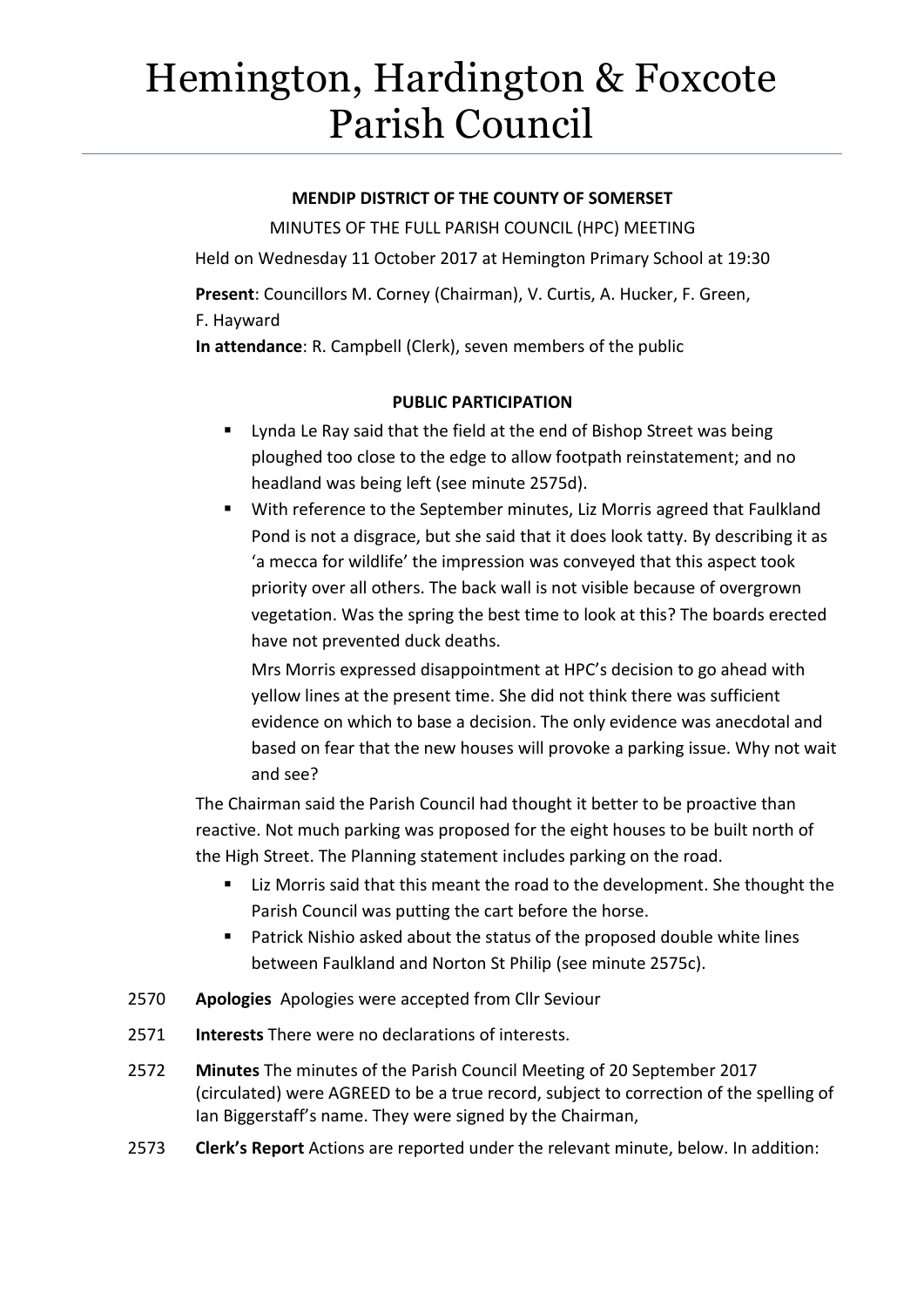Frome Minibuses had expressed doubt that all drivers were 'confident' enough to turn at the bottom entrance to Faulkland Green, as requested by HPC. Management will discuss with drivers and the Clerk will re-enquire.

#### 2574 **Planning**

(a) The following application were considered:

| 2017/2433/FUL &<br>2434/LBC                                                                                                         | <b>Foxcote Mill Foxcote</b><br>Shoscombe Bath BA2 8NG        | Repairs to stonework, floors,<br>windows, alterations, new<br>openings, garage extension &<br>minor demolitions    |
|-------------------------------------------------------------------------------------------------------------------------------------|--------------------------------------------------------------|--------------------------------------------------------------------------------------------------------------------|
| <b>RESOLVED to</b><br>recommend<br>approval (proposed<br>Cllr Corney, 2 <sup>nd</sup> Cllr<br>Hucker, unanimous)                    | Note: the property is the<br>Mill House, not Foxcote<br>Mill |                                                                                                                    |
| 2017/2241/FUL<br><b>RESOLVED to</b><br>recommend<br>approval<br>(proposed Cllr Green,<br>2 <sup>nd</sup> Cllr Curtis,<br>unanimous) | Haywood Farm, Terry Hill,<br>Radstock                        | Retrospective application for the<br>stationing and use of two<br>additional caravans for<br>residential purposes. |

(b) Mendip planning decisions were noted as follows:

| 2017/2162 Buildings<br>West Farm,<br>Faulkland      | Discharge condition 2 (external<br>joinery) from 2016/1873/PAA                                                                               | Approval<br>27.09.17 |
|-----------------------------------------------------|----------------------------------------------------------------------------------------------------------------------------------------------|----------------------|
| 2017/2132/APP<br>Charlton Farm,<br>Hemington        | Discharge conditions 3 (materials)<br>and 7 (joinery) from<br>2016/2913/FUL                                                                  | Approval<br>26.09.17 |
| 2017/2129/APP Land<br>S. of West Farm,<br>Faulkland | Approval of conditions 8 (noise)<br>attenuation, plots 8 to 16) and 9<br>(validation statement plots 8 to 16)<br>of permission 2015/1136/REM | Approval<br>25.09.17 |

(c) The enforcement officer had again been chased about the driveway to Rose Cottage.

# 2575 **Highways and rights of way**

(a) The closure of Green Street for two nights from 16 November 2017 was noted.

(b) To help find names for un-named streets in the parish the Chairman will consult the 1841 map. Street naming to be a November agenda item.

(c) Yellow lines the County Councillor's support had been requested.

The Area Traffic Engineer had been asked to confirm what local support he requires. He has also been asked to clarify the timing and nature of improvements at Terry Hill crossroads and to renew chevrons in the meantime.

White lines A site meeting with Highways had been requested. Patrick Nishio and Ian Biggerstaff will be invited to attend.